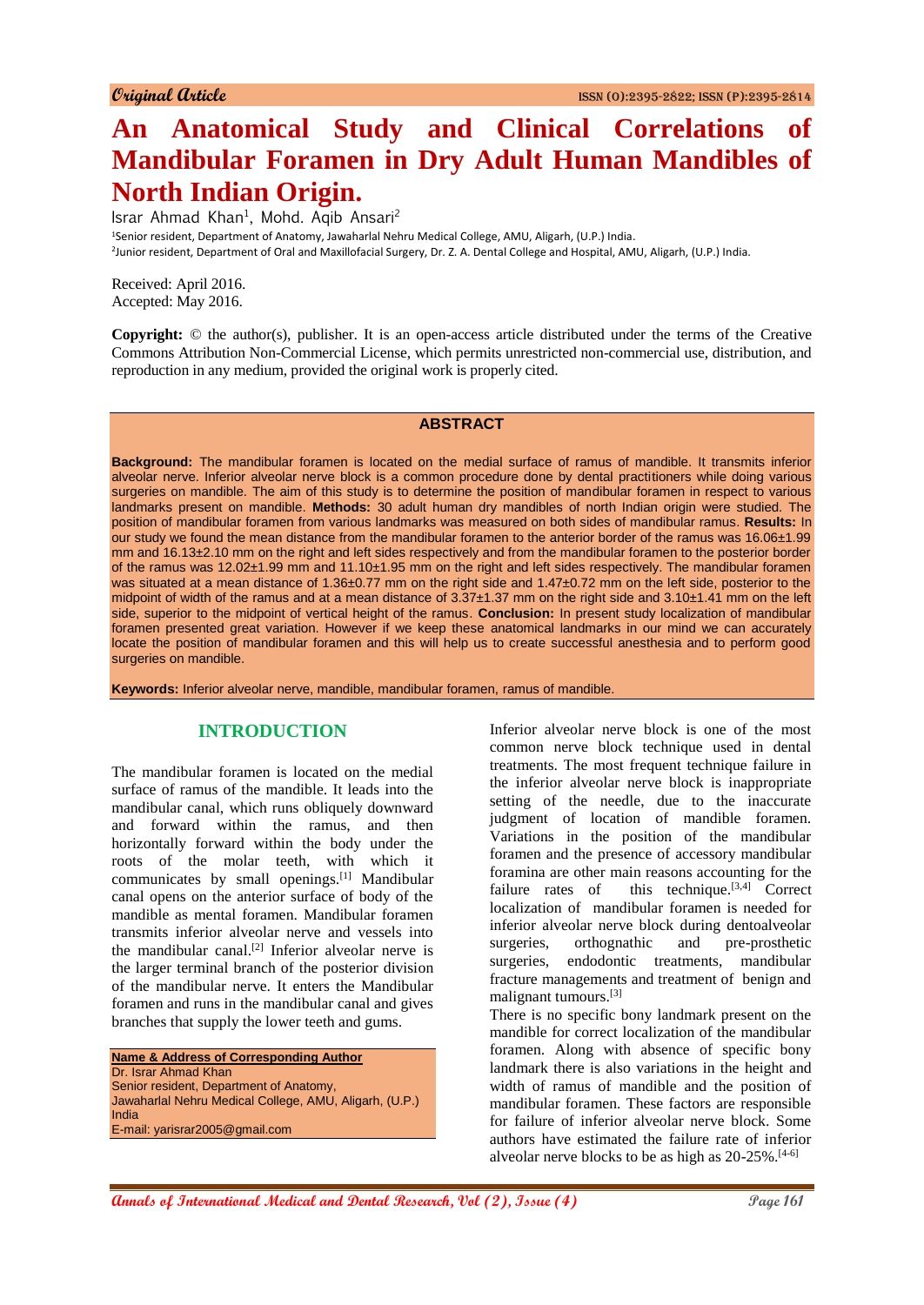## **Khan & Ansari; Mandibular Foramen in Dry Adult Human Mandibles**

The triumph of dental treatment depends on achieving excellent local anaesthesia. There may be failure of inferior alveolar nerve block due to improper evaluation of location of mandibular foramen resulting in painful treatment procedures to the patient.<sup>[7]</sup> The location of mandibular foramen shows considerable variation among different populations, in different age groups in same population and even within the same individual on two sides. These variations occur due to racial differences, craniofacial growth and anatomical variability.[8,9] Hence, mandibular foramen should be accurately located before initiating any surgical procedure.

The aim of this study is to determine the position of the mandibular foramen from various anatomical landmarks in several dry adult human mandibles and provide valuable information to our students and dental practitioners.

# **MATERIALS AND METHODS**

The study was designed and performed in department of Anatomy, Jawaharlal Nehru Medical College, AMU, Aligarh, (U.P.) India for a period of 3 months from January 2016 to March 2016. Thirty Indian dry human mandibles were selected from the skeletal collection of the department of Anatomy, Jawaharlal Nehru Medical College, AMU, Aligarh. All were adult mandibles and the exact ages of which were not known. Only those mandibles were selected which had first or second molars or canine tooth present on the same side. The edentulous, damaged mandibles and mandibles with tilted occlusal plane of the molars were excluded from the study.

The positions of the mandibular foramen from various landmarks were recorded on both the sides of the mandibular ramus, so total 60 measurements were taken from 30 mandibles. The measurements were taken with the help of a digital caliper (Aerospace, 0-150 mm) calibrated to measure up to 0.01 mm.

For anatomical study of the mandibular foramen, the measurement were taken from the anterior border of the mandibular foramen to the anterior border of the ramus of mandible and designated as (MF-AB) and from the posterior border of the mandibular foramen to the posterior border of the ramus (MF-PB). Similarly, distance from the superior border of the mandibular foramen to the mandibular notch (MF-MN), mandibular foramen to the angle of mandible (MF-AG) and distance from the superior border of the mandibular foramen to the base of the mandible (MF-MB) were measured and recorded [Figure 1].

The distances from the mandibular foramen to various landmarks were calculated as a mean of two measurements recorded independently by two

people. All the measurements were recorded in millimeters with accuracy of 0.01 mm.



The height of ramus was calculated by adding the (MF-MB) and (MF-MN) distances and the horizontal width of ramus was measured from the anterior border of the ramus of mandible to the posterior border of the ramus passing through the middle of the mandibular foramen (AB-PB). The width of the mandibular foramen was calculated by subtracting, the sum of the distances of (MF-AB) and (MF-PB) from the distance between anterior border of ramus to the posterior border of ramus of the mandible (AB-PB).

The midpoint of horizontal width and vertical height of the ramus was calculated and the position of mandibular foramen with respect to the midpoint of horizontal width and vertical height was calculated.

#### **RESULTS**

The mean distance for each measurement of both sides of the mandible, range and the standard deviation (SD) is tabulated in [Table 1]. Measurements of ramus of mandible and mandibular foramen are summarized in [Table 2]. The mean distance from the mandibular foramen to the anterior border of the ramus was  $16.06 \pm 1.99$ mm and  $16.13 \pm 2.10$  mm on the right and left sides respectively and from the mandibular foramen to the posterior border of the ramus was  $12.02 \pm 1.99$ mm and  $11.10 \pm 1.95$  mm on the right and left sides respectively. The Mandibular foramen is positioned at a mean distance of  $18.79 \pm 2.79$  mm on the right side and  $18.71 \pm 2.77$  mm on the left side, from the mandibular notch. Likewise, the mean distance between superior border of the mandibular foramen and mandibular base is  $25.46 \pm 3.75$  mm on the right side and  $24.91 \pm 3.81$  mm on the left side. The mean distance from mandibular foramen and angle of the mandible was found to be  $19.64 \pm 4.03$  mm on the right side and  $19.49 \pm 4.19$  mm on the left side [Table 1].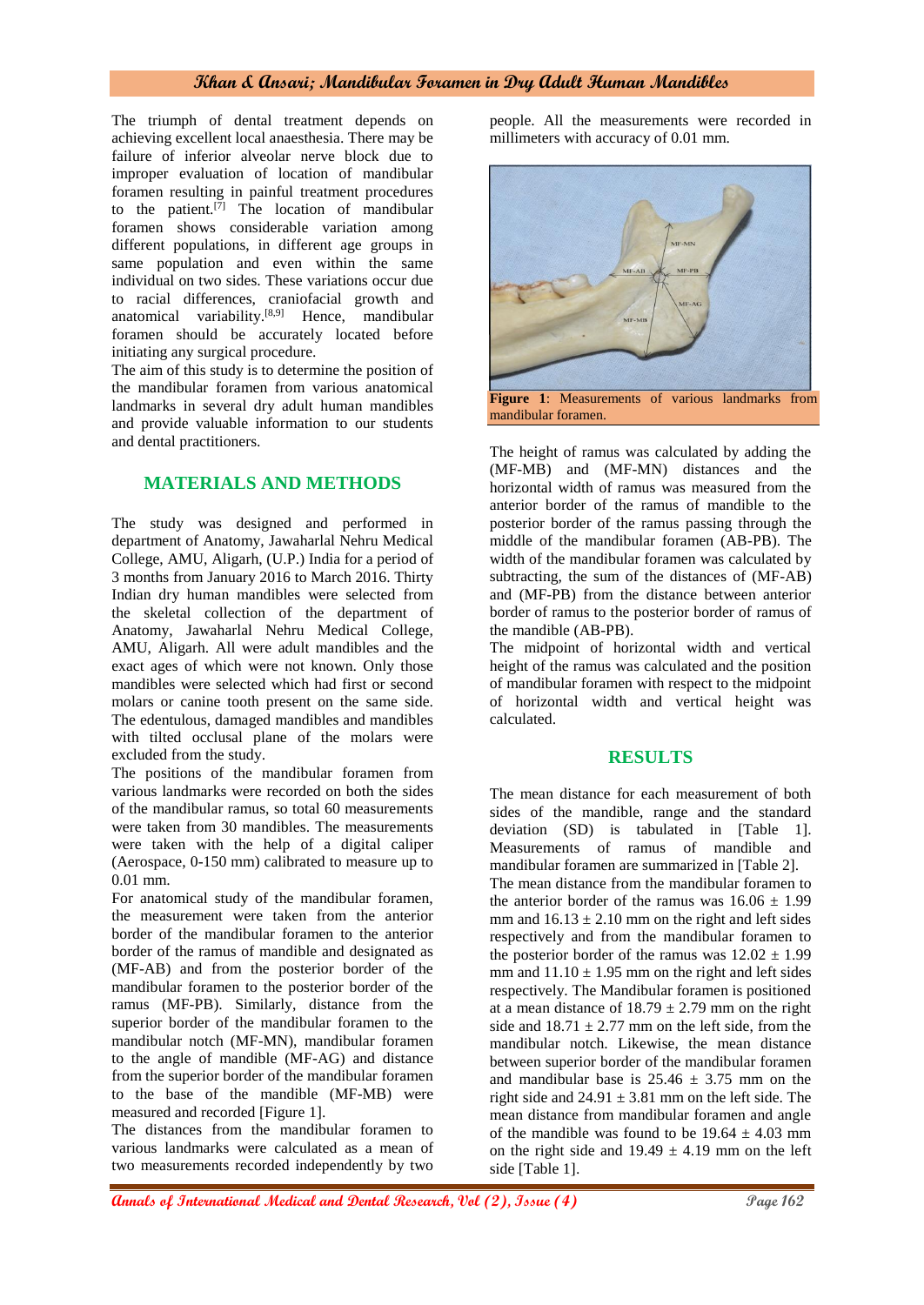# **Khan & Ansari; Mandibular Foramen in Dry Adult Human Mandibles**

| <b>Table 1:</b> Distances (in mm) from the mandibular foramen to various landmarks of the mandible |       |             |       |                                |  |  |
|----------------------------------------------------------------------------------------------------|-------|-------------|-------|--------------------------------|--|--|
| <b>Measurements</b>                                                                                | Side  | Range       | Mean  | <b>Standard deviation (SD)</b> |  |  |
| MF-AB                                                                                              | Right | 12.85-19.28 | 16.06 | 1.99                           |  |  |
|                                                                                                    | Left  | 12.58-19.66 | 16.13 | 2.10                           |  |  |
| $MF-PB$                                                                                            | Right | 9.52-16.45  | 12.02 | 1.99                           |  |  |
|                                                                                                    | Left  | 9.54-15.88  | 11.10 | 1.95                           |  |  |
| MF-MN                                                                                              | Right | 14.18-24.41 | 18.79 | 2.79                           |  |  |
|                                                                                                    | Left  | 14.40-23.88 | 18.71 | 2.77                           |  |  |
| MF-MB                                                                                              | Right | 16.28-30.96 | 25.46 | 3.75                           |  |  |
|                                                                                                    | Left  | 16.07-30.64 | 24.91 | 3.81                           |  |  |
| MF-AG                                                                                              | Right | 13.14-27.60 | 19.64 | 4.03                           |  |  |
|                                                                                                    | Left  | 12.43-28.04 | 19.49 | 4.19                           |  |  |

The average height of the mandibular ramus was found to be  $44.25 \pm 6.02$  mm of right side and  $43.62 \pm 6.04$  mm of left side. Likewise average width of the ramus was found to be  $30.68 \pm 2.75$ mm of right side and  $30.50 \pm 2.71$  mm of left side. The diameter (width) of mandibular foramen is calculated by subtracting, the sum of the distances of (MF-AB) and (MF-PB) from the distance between anterior and posterior borders of ramus of the mandible (AB-PB) and its mean was 2.60  $\pm$ 

1.10 mm on right side and  $2.38 \pm 0.98$  mm on left side [Table 2].

The mandibular foramen was situated at a mean distance of  $1.36 \pm 0.77$  mm on the right side and  $1.47 \pm 0.72$  mm on the left side, posterior to the midpoint of width of the ramus and at the mean distance of  $3.37 \pm 1.37$  mm on the right side and  $3.10 \pm 1.41$  mm on the left side, superior to the midpoint of vertical height of the ramus.

| <b>Table 2:</b> Measurements (in mm) of ramus of the mandible and mandibular foramen |             |             |       |                                |  |  |
|--------------------------------------------------------------------------------------|-------------|-------------|-------|--------------------------------|--|--|
| <b>Measurements</b>                                                                  | <b>Side</b> | Range       | Mean  | <b>Standard deviation (SD)</b> |  |  |
| Height of ramus                                                                      | Right       | 30.65-54.76 | 44.25 | 6.02                           |  |  |
|                                                                                      | Left        | 30.47-53.92 | 43.62 | 6.04                           |  |  |
| Width of ramus                                                                       | Right       | 26.66-36.41 | 30.68 | 2.75                           |  |  |
|                                                                                      | Left        | 26.79-36.17 | 30.50 | 2.71                           |  |  |
| Diameter of MF                                                                       | Right       | 1.60-5.40   | 2.60  | 1.10                           |  |  |
|                                                                                      | Left        | 1.86-4.51   | 2.38  | 0.98                           |  |  |

## **DISCUSSION**

The knowledge of accurate anatomical location of mandibular foramen is essential in various dental procedures. The correct localization of mandibular foramen and in turn effective inferior alveolar nerve block results in painless treatment of patients and confidence to practitioner. The mandibular foramen cannot be palpated intraorally, so various anatomical landmarks and distance of mandibular foramen from these landmarks helps us in better localization of the mandibular foramen.

Our study clearly shows that the position of the mandibular foramen is highly individualistic. Mandibular foramen on an average lies at a distance of  $16.06 \pm 1.99$  mm on right side and  $16.13 \pm 2.10$  mm on the left side from anterior border of ramus of the mandible. The average distance from posterior border of ramus was found to be  $12.02 \pm 1.99$  mm and  $11.10 \pm 1.95$  mm on the right and left sides respectively. The above findings are more or less similar to the findings of different studies carried out in different groups of Indian population. Padmavathi G et al. studied the position of mandibular foramen in South Indian origin of population.[4] In their study they found that the mandibular foramen was situated at a mean distance of  $16.9 \pm 2.7$  mm from anterior border and

 $11.9 \pm 2.2$  mm from posterior border. The mean distance of the mandibular foramen to the mandibular notch was  $22.2 \pm 3.2$  mm and to the mandibular base was  $24.9 \pm 3.3$  mm. In our study we found that the mean distance of the mandibular foramen to the mandibular notch is  $18.79 \pm 2.79$ mm on right side and  $18.71 \pm 2.77$  mm on the left side and to the mandibular base is  $25.46 \pm 3.75$  mm on right side and  $24.91 \pm 3.81$  mm on the left side. 93 edentulous mandibles of Indian origin were studied by K. Thangavelu et al. in 2011.<sup>[3]</sup> According to them the mandibular foramen was located at a mean distance of  $18.9 \pm 2.14$  mm on right side and  $18.88 \pm 2.34$  mm on the left side from the anterior border of ramus of the mandible. The mean distance from posterior border of the ramus was found to be  $14.31 \pm 1.82$  mm and 14.39  $\pm$  1.79 mm on right and left sides respectively. The mean distance of mandibular foramen from mandibular notch was 20.80 mm on right side and 20.54 mm on left side and from mandibular base was  $27.62 \pm 4.2$  mm on right side and  $27.30 \pm 4.19$ mm on left side.

Karthikeya Patil et al. studied 25 Indian dry human adult mandibles and found that average mandibular ramus width was 30.2 mm.[8] In our study average mandibular ramus width was found to be  $30.68 \pm$ 2.75 mm on the right side and  $30.50 \pm 2.71$  mm on the left side. Distance between mandibular foramen